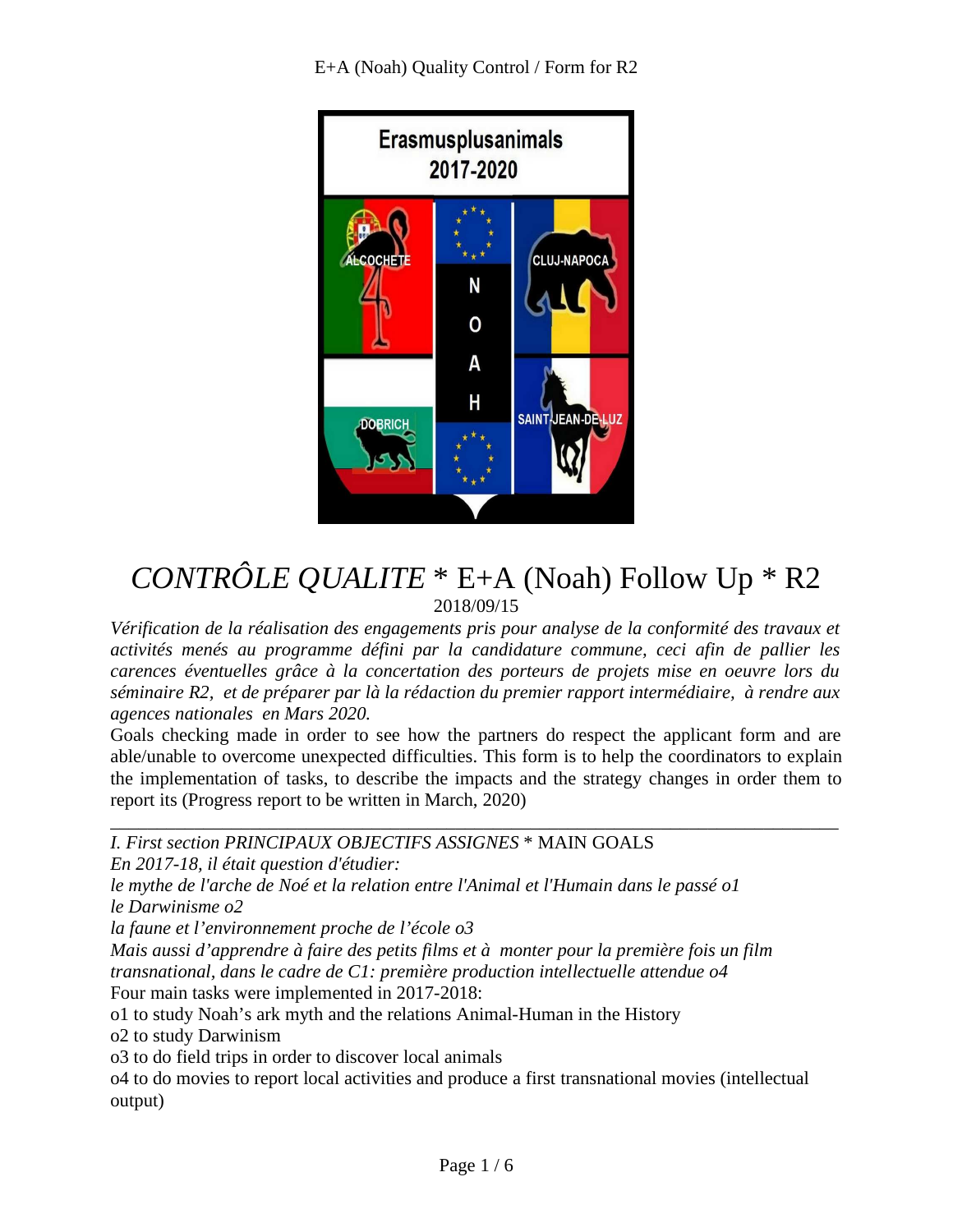I.1 AUDIT TABLES *Tableaux de vérification (pour les 4 principales activités) À faire circuler auprès des professeurs prenant part au projet dans chaque pays* To make be filled by teachers involved in the project's implementation

#### I.1.1 DESIGN *Conception*

#### Ref.

NAME OF THE SCHOOL :

Targeted group *Quels élèves ciblés ? (noms des élèves ou de la classe, cours concerné)* Teachers *Quels professeurs participants/responsables ?*

Concrete goals *Objectifs attendus*

Activities *Liste des tâches accomplies*

When ? *Calendrier détaillé*

Impact *Résultats obtenus*

Outputs *Type de Productions*

Dissemination *Disponibilité*:

edited outputs (uploaded on the school website, published in our blog ot in the NAOH website, online in the Twinspace FORUM NATURE+CULTURE

*résultats publiés sur le site local, sur le blog, dans le spot transnational, dans le eTwinning FORUM NATURE+CULTURE* 

Comments *Remarques en cas de distorsion entre Objectifs et Impacts*

### I.1.2 SAMPLE *Un exemple*

| O <sub>3</sub> to do field trips | LYCEE MAURICE RAVEL SAINT-JEAN-DE-LUZ 2017-2018                             |
|----------------------------------|-----------------------------------------------------------------------------|
| <b>TARGETED GROUP</b>            | Seconde 4 (35 students) INTERDISCIPLINAIRE : SVT HG PHI                     |
| <b>TEACHERS</b>                  | VANDERPLANCKE GEOFFROY ROUSSEAU PUYJALON                                    |
|                                  | <b>TANGUY LESTEL</b>                                                        |
| <b>GOALS</b>                     | to study animals on the water front and meet people who want                |
|                                  | to preserve nature                                                          |
|                                  | to study salmons and meet scientists working on this fish                   |
|                                  | to study animals in local Christian cultural heritage                       |
| <b>ACTIVITIES</b>                | A walk to the sea shore: catching specimens, talking with CPIE              |
|                                  | A bus Journey to St-Pée (on the Nivelle River) and to Bayonne:              |
|                                  | reporting about INRA activities and animals in the Cathedral                |
| <b>WHEN</b>                      | Walk the $24th$ of November, 2017, journey the $20th$ of March              |
| <b>IMPACTS</b>                   | Knowledge of coastal animals, salmons and biodiversity, mythic and          |
|                                  | real animals in the Middle Age civilization                                 |
| <b>OUTPUTS</b>                   | Movies were done and given to the Geography and History teacher             |
| <b>DISSEMINATION</b>             | All the videos are in the Twinspace, some of the best ones are edited       |
|                                  | with comments on the local NBE+ website.                                    |
|                                  | Activities are presented in our NOAH spot (reports section) and the         |
|                                  | local newspaper (Sud Ouest) has made an article about INRA visit.           |
| <b>COMMENTS</b>                  | We planned to do two field trips in each school during the first year. I It |
|                                  | was done.                                                                   |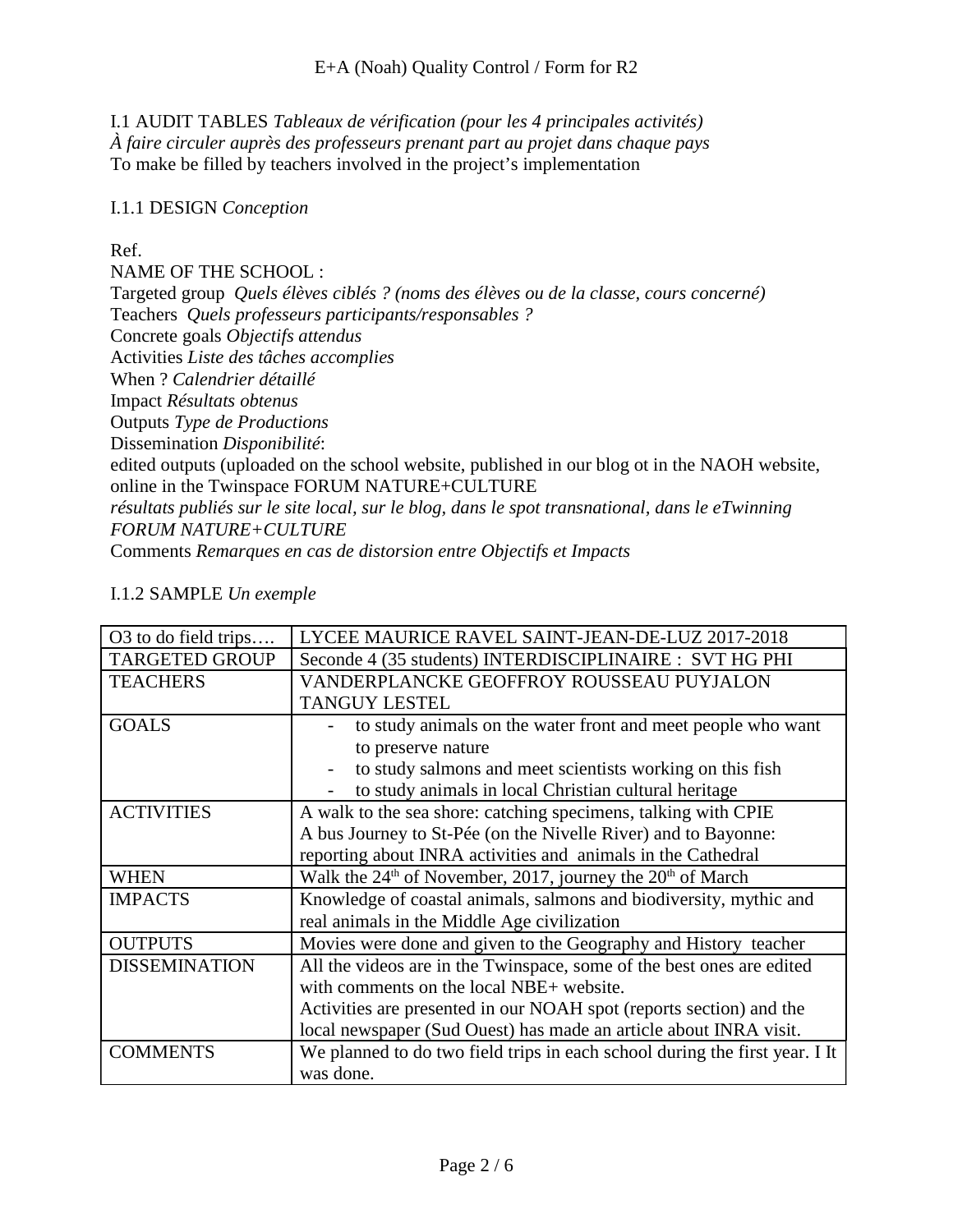## I.1.3 AN EMPTY TABLE AS A MODEL

| Le tableau à présenter et faire remplir aux professeurs par $l e(s)$ porteurs de projet |  |  |  |
|-----------------------------------------------------------------------------------------|--|--|--|
|                                                                                         |  |  |  |

|                      | Le moreum a présenter ci juin crempior aux projesseurs par texts porteurs ac projet<br>NAME OF THE SCHOOL |
|----------------------|-----------------------------------------------------------------------------------------------------------|
| $\hbox{O\,{\sc Ni}}$ |                                                                                                           |
|                      |                                                                                                           |
|                      |                                                                                                           |
|                      |                                                                                                           |
| TARGETED GROUP       |                                                                                                           |
|                      |                                                                                                           |
|                      |                                                                                                           |
|                      |                                                                                                           |
|                      |                                                                                                           |
| <b>TEACHERS</b>      |                                                                                                           |
|                      |                                                                                                           |
|                      |                                                                                                           |
|                      |                                                                                                           |
| <b>GOALS</b>         |                                                                                                           |
|                      |                                                                                                           |
|                      |                                                                                                           |
|                      |                                                                                                           |
| <b>ACTIVITIES</b>    |                                                                                                           |
|                      |                                                                                                           |
|                      |                                                                                                           |
|                      |                                                                                                           |
| <b>WHEN</b>          |                                                                                                           |
|                      |                                                                                                           |
|                      |                                                                                                           |
|                      |                                                                                                           |
|                      |                                                                                                           |
|                      |                                                                                                           |
| <b>IMPACTS</b>       |                                                                                                           |
|                      |                                                                                                           |
|                      |                                                                                                           |
|                      |                                                                                                           |
|                      |                                                                                                           |
| <b>OUTPUTS</b>       |                                                                                                           |
|                      |                                                                                                           |
|                      |                                                                                                           |
|                      |                                                                                                           |
|                      |                                                                                                           |
| <b>DISSEMINATION</b> |                                                                                                           |
|                      |                                                                                                           |
|                      |                                                                                                           |
|                      |                                                                                                           |
|                      |                                                                                                           |
| <b>COMMENTS</b>      |                                                                                                           |
|                      |                                                                                                           |
|                      |                                                                                                           |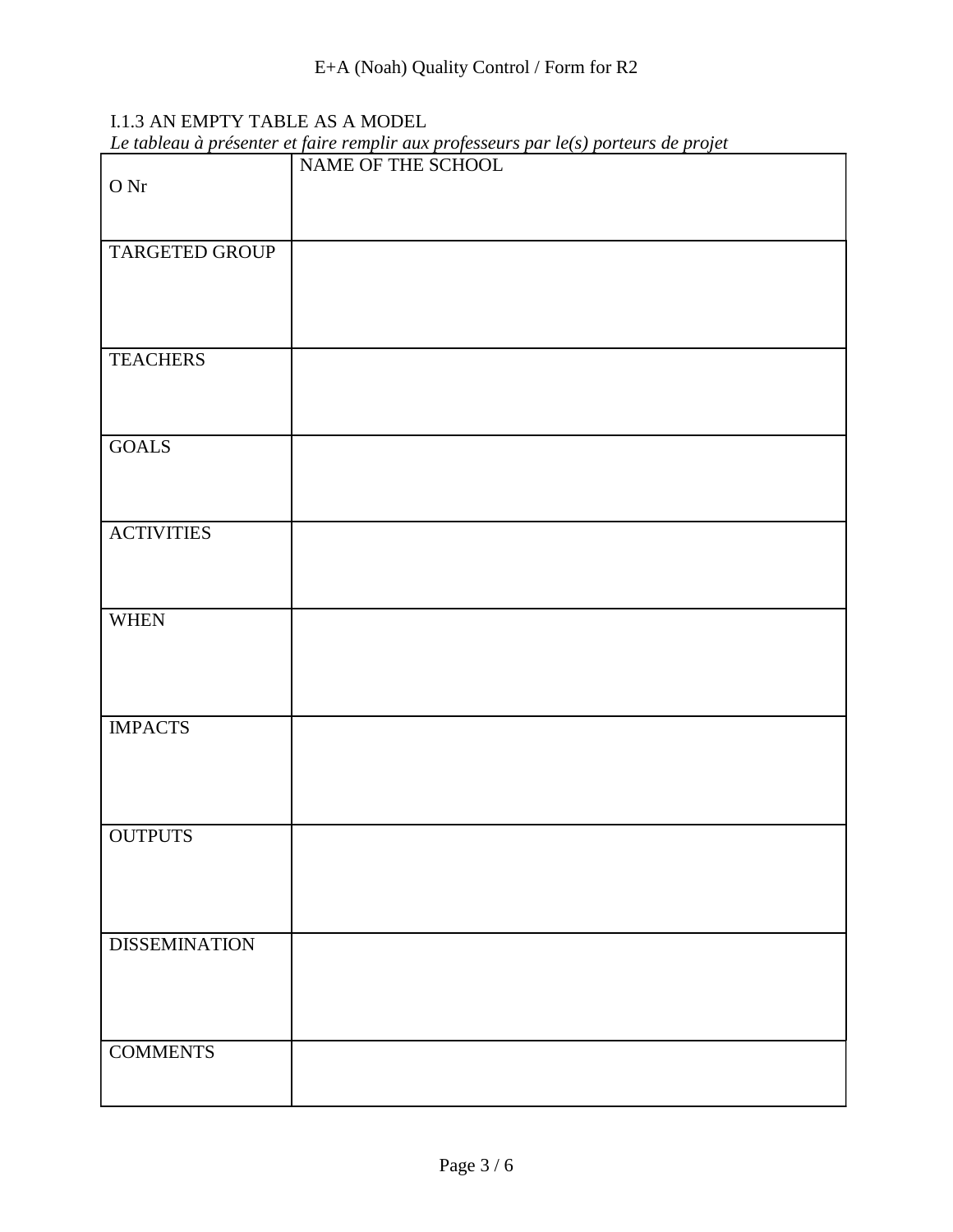#### *\_\_\_\_\_\_\_\_\_\_\_\_\_\_\_\_\_\_\_\_\_\_\_\_\_\_\_\_\_\_\_\_\_\_\_\_\_\_\_\_\_\_\_\_\_\_\_\_\_\_\_\_\_\_\_\_\_\_\_\_\_\_\_\_\_\_\_\_\_\_\_\_\_\_\_\_\_\_ II. Second section AUTRES OBJECTIFS ASSIGNES* \* OTHER GOALS

### II. 1 SKILLS TO ENHANCE *COMPETENCES A RENFORCER*

*Les compétences de base à renforcer grâce au projet sont au nombre de huit et ont été défini par l'UE. 1. Communication dans la langue maternelle 2. Communication en langues étrangères 3. Compétence mathématique et compétences de base en sciences et technologies 4. Compétence numérique 5. Apprendre à apprendre 6. Compétences sociales et civiques 7. Esprit d'initiative et d'entreprise et 8. Sensibilité et expression culturelles.* 

It is therefore intended to propose a remedy and stimulate the acquisition of basic skills, which the European Union has identified as the eight key competences to enable people to cope with change (in particular due to globalization and the shift in society Information) that generates this feeling of "crisis". 1. Communication in the mother tongue 2. Communication in foreign languages 3. Mathematical Competence and Basic Science and Technology Skills 4. Digital Competence 5. Learning to learn 6. Social and civic skills 7. A spirit of initiative and enterprise and 8. Cultural sensitivity and expression

### II.2 LOCAL TASKS *ACTIVITES HORS MOBILITES*

Année 1

- HUMAN AND ETHICAL SCIENCES History Philosophy and Law

THE PAST Gods, humans and animals in the oldest tales of the creation of the world Christianity and Founding Myths (Noah's Ark, etc.) Animal in Antiquity and in the Middle Ages, then in the Renaissance Animal and Reason Other designs (Amerindian, etc.).

#### - LIFE SCIENCES Geography and Biology

RELATIONSHIP BETWEEN HUMAN BEINGS AND DOMESTIC ANIMALS Study of Darwinism: demonstration of the unity of the living and the common origin of species, thus validation of the theory of evolution. Selection by humans to "create" domestic animals. Année 1 **METHODOLOGY** 

 Field trips or documentary research (preliminary presentation of environments, sampling, historical and / or heritage surveys). Confrontation?

## II.3 STUDY TRAVELS PROGRAMME *ACTIVITES LIEES AUX MOBILITES*

http://nbeplus.franceserv.eu/amontE+A.html#orga

R: Go to page 17 of the project bible top see the seminars agendas. *Le contenu des séminaires est exposé page 17 de « la bible » du projet.*

C: The short term exchanges agendas are presented page 20 of the project bible. *Le contenu des voyages d'étude est détaillé page 20.*

Even if C1 was not organized in Germany but in Romania, all the goals were targeted, except one point: the schools presentation was not included in the movie made in Cluj (as the first intellectual output produced by the students). It could be something to add to the video before C2.

Targeted goals of study travels are online (in NBE+ site). http://nbeplus.franceserv.eu/QC2.html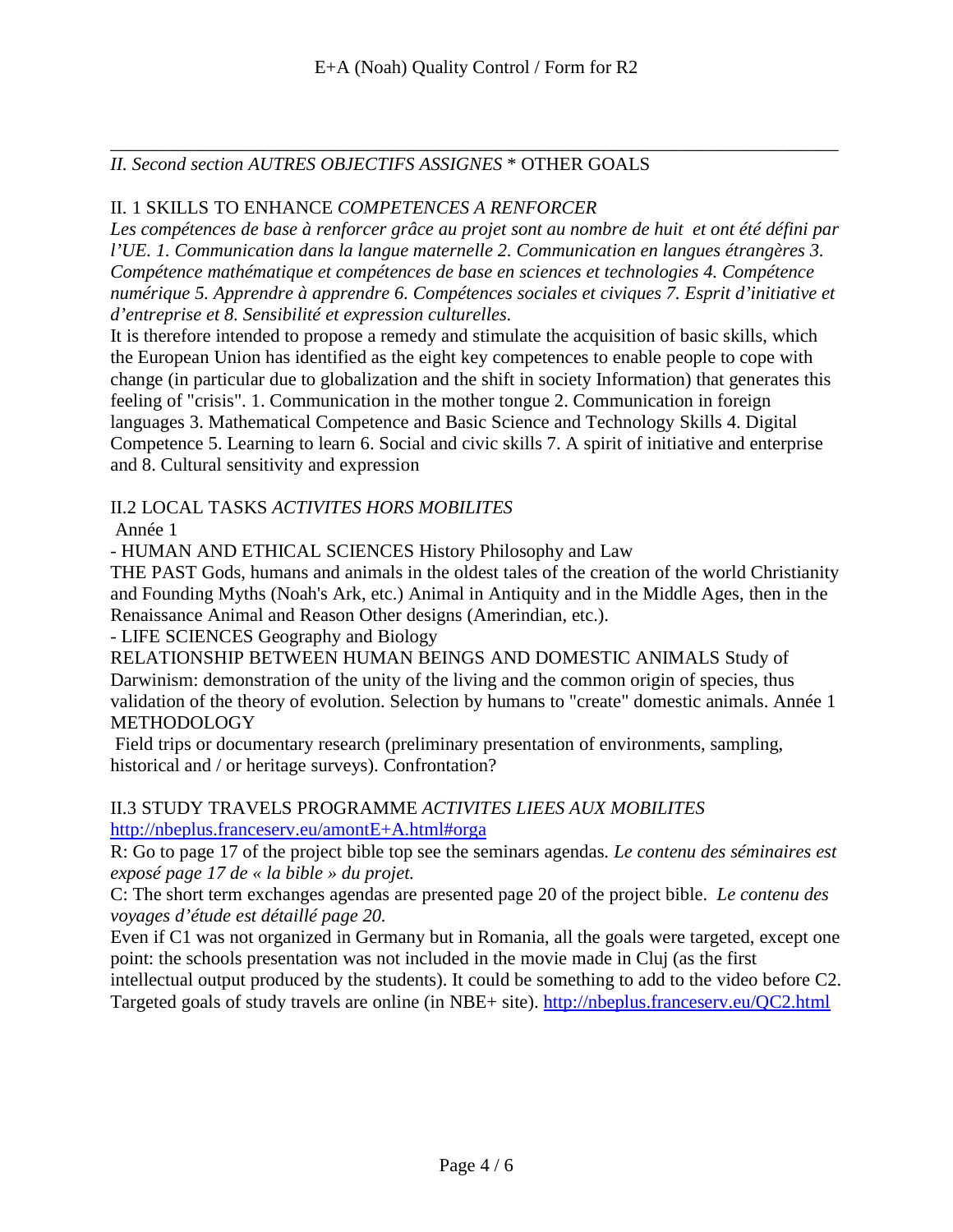# II.4 DEADLINES TO BE CHECKED *DATES BUTOIRS DE LA PREMIERE ANNEE*

|    |                                    |            |             | sept. oct. nov. déc. janv. févr. mars avr. mai |   |  |   | juin | juil. <sup>I</sup> ai |  |
|----|------------------------------------|------------|-------------|------------------------------------------------|---|--|---|------|-----------------------|--|
|    | Nom:                               | Date de dé | Date de fin |                                                |   |  |   |      |                       |  |
|    | ETUDE DU BESTIAIRE LOCAL01/09/17   |            | 01/12/17    |                                                |   |  |   |      |                       |  |
|    | ANIMAUX ET PHILOSOPHES01/09/17     |            | 30/05/18    |                                                |   |  |   |      |                       |  |
|    | <b>Révolution Verte</b>            | 02/10/17   | 30/10/17    |                                                |   |  |   |      |                       |  |
|    | SORTIE LOCALE 1                    | 09/11/17   | 09/11/17    |                                                |   |  |   |      |                       |  |
|    | SORTIE LOCALE 2                    | 29/03/18   | 29/03/18    |                                                |   |  |   |      |                       |  |
| Θ. | R1                                 | 04/12/17   | 08/12/17    |                                                | ŀ |  |   |      |                       |  |
| o  | C1                                 | 14/05/18   | 18/05/18    |                                                |   |  | Ω |      |                       |  |
|    | DIEUX HOMMES ET BETES  01/01/18    |            | 15/01/18    |                                                |   |  |   |      |                       |  |
|    | CHRISTIANISATION ET CO16/01/18     |            | 26/02/18    |                                                |   |  |   |      |                       |  |
|    | LECTURES 1                         | 04/09/17   | 08/05/18    |                                                |   |  |   |      |                       |  |
|    | Conférence 1                       | 05/03/18   | 05/03/18    |                                                |   |  |   |      |                       |  |
|    | ANIMAUX ET HUMANISTE 27/02/18      |            | 04/04/18    |                                                |   |  |   |      |                       |  |
|    | ANIMAUX ET LUMIERES                | 05/04/18   | 05/04/18    |                                                |   |  |   |      |                       |  |
|    | ANIMAUX ET HOMMES  05/04/18        |            | 09/04/18    |                                                |   |  |   |      |                       |  |
|    | DEBAT DEVELOPPEMENT 1 06/06/18     |            | 20/06/18    |                                                |   |  |   |      |                       |  |
|    | LECTURES 2                         | 04/09/17   | 30/05/18    |                                                |   |  |   |      |                       |  |
|    | Darwinisme et unité du Viv04/09/17 |            | 25/06/18    |                                                |   |  |   |      |                       |  |

| étude du bestiaire local                                      | <b>LOCAL ANIMALS</b> (logos)                |
|---------------------------------------------------------------|---------------------------------------------|
| 05                                                            |                                             |
| animaux et philosophes                                        | ANIMALS IN PHILOSOPHY                       |
| 06                                                            |                                             |
| <b>Révolution Verte</b>                                       | <b>GREEN REVOLUTION</b>                     |
| 07                                                            |                                             |
| <b>SORTIE LOCALE 1</b>                                        | <b>FIELD TRIP 1</b>                         |
| <b>SORTIE LOCALE 2</b>                                        | FIELD TRIP 1                                |
| R1                                                            | FIRST TEACHERS SEMINAR / FRANCE             |
| C1                                                            | FIRST EXCHANGE / ROMANIA                    |
| Dieux. Hommes et Bêtes dans les Anciens récits de la création | GODS, ANIMALS AND HUMAN BEINGS IN OLD       |
| du monde                                                      | <b>TRADITIONS ABOUT THE ORIGINS</b>         |
| 01                                                            |                                             |
| Christianisation et conceptions médiévales concernant les     | CHRISTIANISM AND IDEAS ABOUT THE ANIMALS IN |
| animaux                                                       | THE MIDDLE AGE                              |
| O <sub>8</sub>                                                |                                             |
| LECTURE 1                                                     | <b>READING 1</b>                            |
| O <sub>9</sub>                                                |                                             |
| Conférence 1                                                  | <b>LECTURE 1</b>                            |
| 010                                                           |                                             |
| animaux et humanistes                                         | ANIMALS AND THE HUMANIST POINT OF VIEW      |
| 011                                                           |                                             |
| animaux et Lumières                                           | ANIMALS AND RATIONALIST ERA                 |
| 012                                                           |                                             |
| animaux et hommes ailleurs                                    | ANIMALS AND HUMANS NOT IN EUROPE            |
| 013                                                           |                                             |
| débat sur le développement (et les animaux)                   | DEBATE ABOUT DEVELOPPMENT                   |
| 014                                                           |                                             |
| LECTURE 2                                                     | <b>READING 2</b>                            |
| Darwinisme et unité du vivant                                 | <b>DARWINISM</b>                            |
| 015                                                           |                                             |